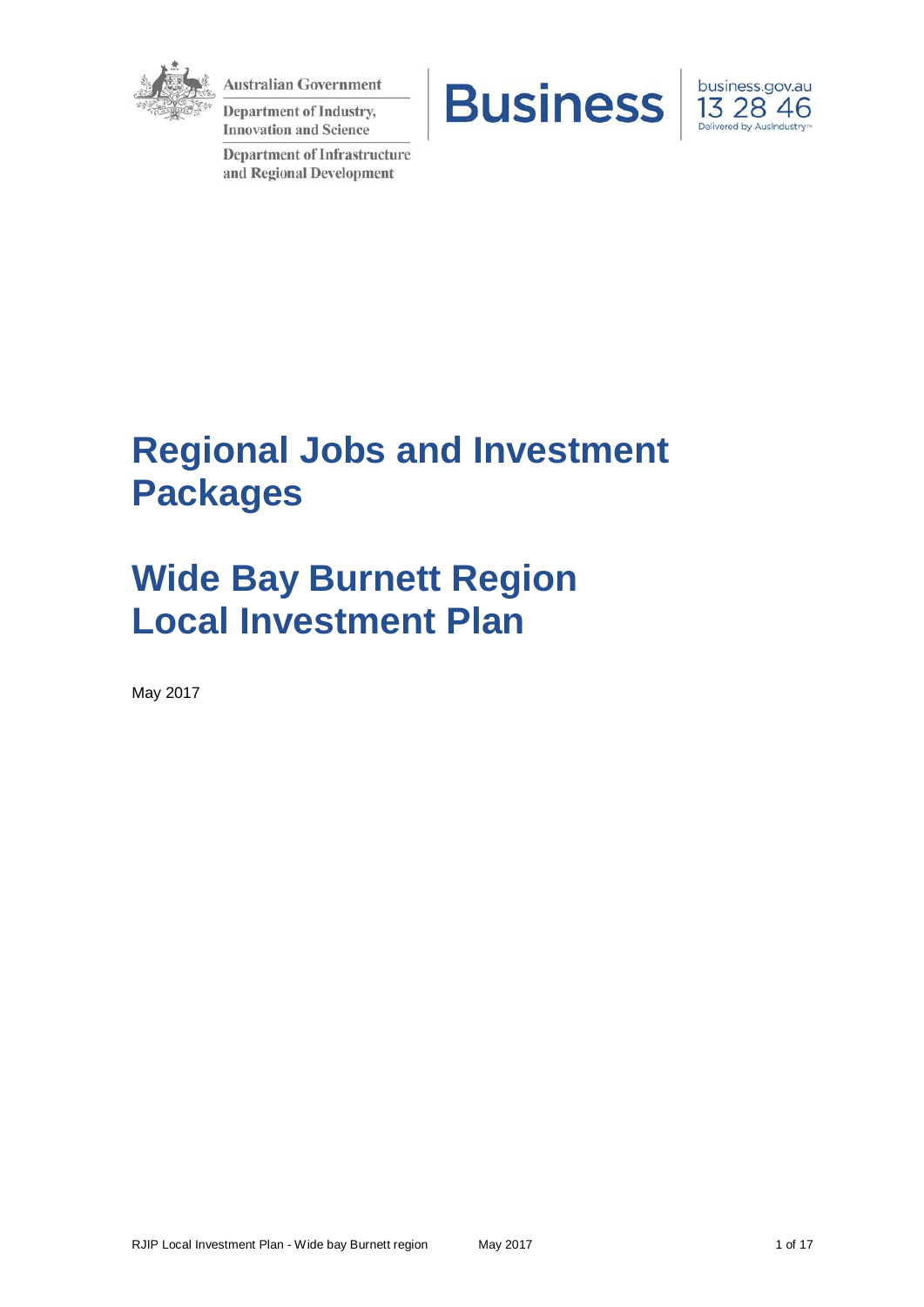# **Table of Contents**

| 1              |                                                                            |
|----------------|----------------------------------------------------------------------------|
| $\overline{2}$ |                                                                            |
| 3              |                                                                            |
| 3.1            |                                                                            |
| 3.2            |                                                                            |
| 3.3            |                                                                            |
| 3.4            |                                                                            |
| 3.5            |                                                                            |
| 3.6            | Population growth rates across the six local governments that make up WBB7 |
| 3.7            |                                                                            |
| 3.8            |                                                                            |
| 3.9            |                                                                            |
| 3.10           |                                                                            |
| 4              |                                                                            |
| 4.1            |                                                                            |
| 4.2            |                                                                            |
| 4.3            |                                                                            |
| 4.4            |                                                                            |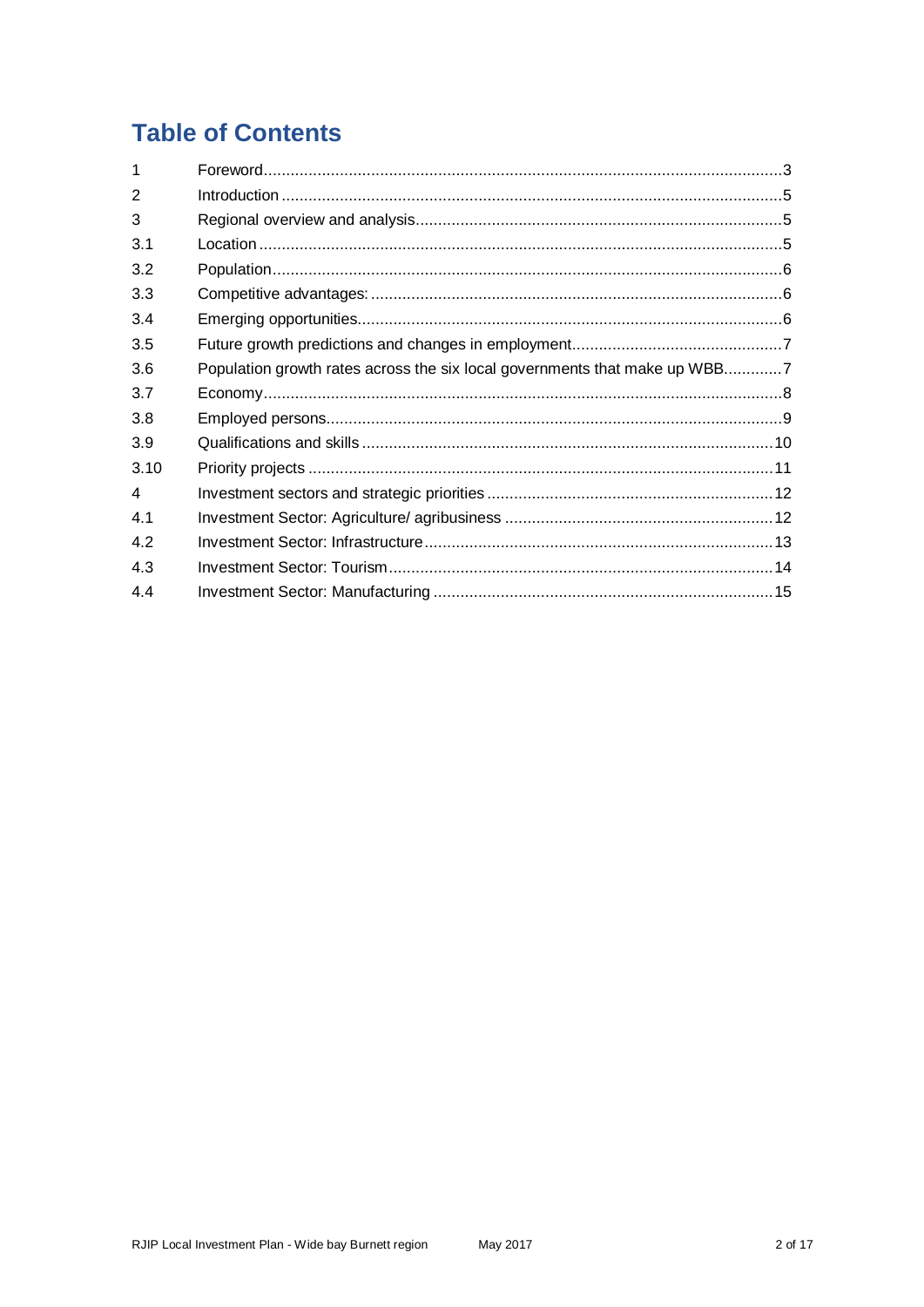# 1 Foreword

The Local Investment Plan will identify investment sectors and strategic priorities that create sustainable industries and jobs into the future. The plan provides an economic and strategic overview of the region based on an assessment of the region's competitive advantages and potential areas of growth.

Funding under the programme will reflect the investment sectors and strategic priorities set out in the plan. Investment sectors reflect broad industry areas that can drive economic growth and create jobs in the region.

Strategic priorities are associated with each investment sector. These priorities target specific activities within the sector that can unlock new markets and create opportunities in the region.

All applications for Regional Jobs and Investment Packages (RJIP) funding in the region should align with one or more of the priorities outlined in the plan. The first RJIP merit criteria asks applicants to demonstrate the linkages between their project and the region's plan.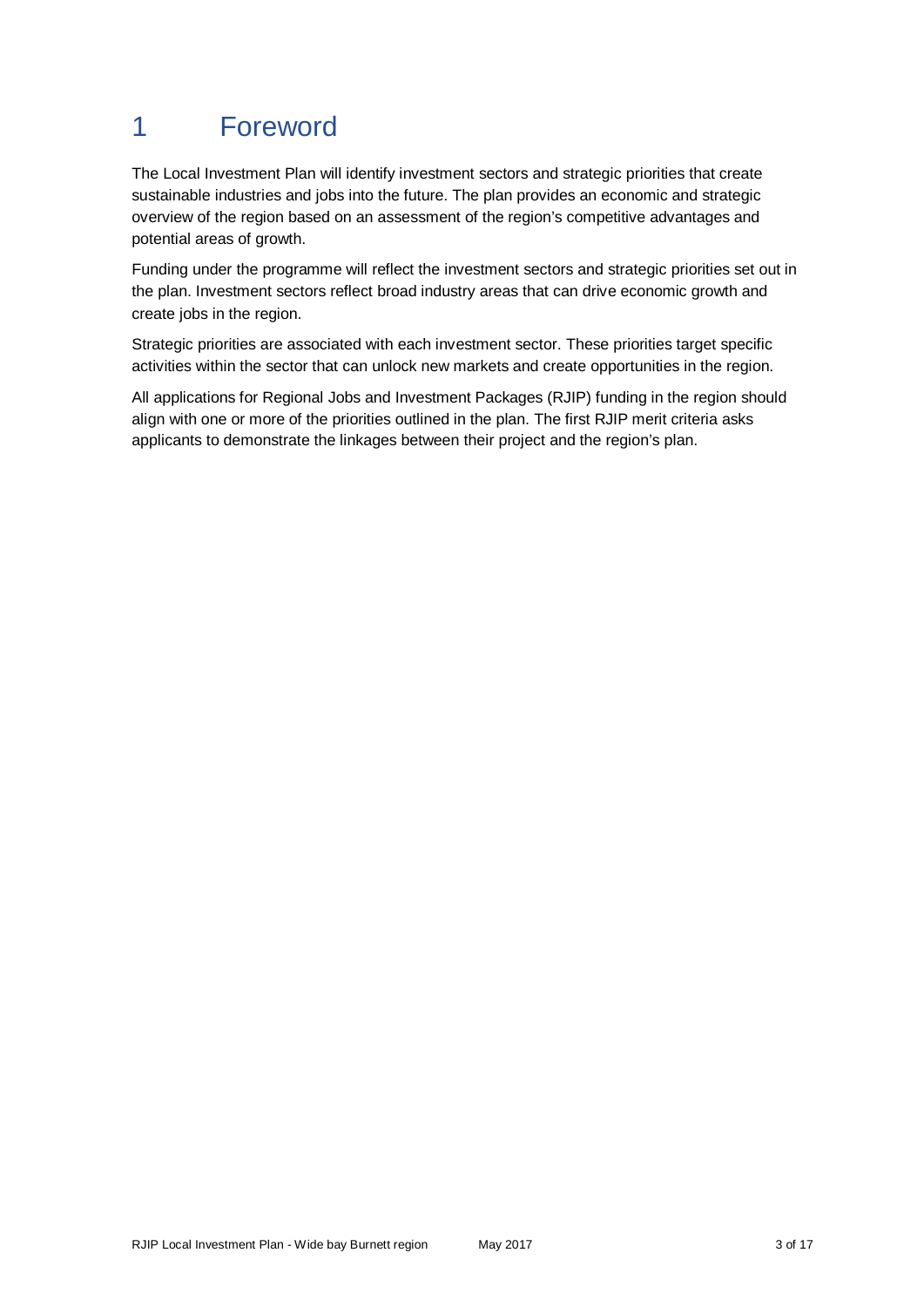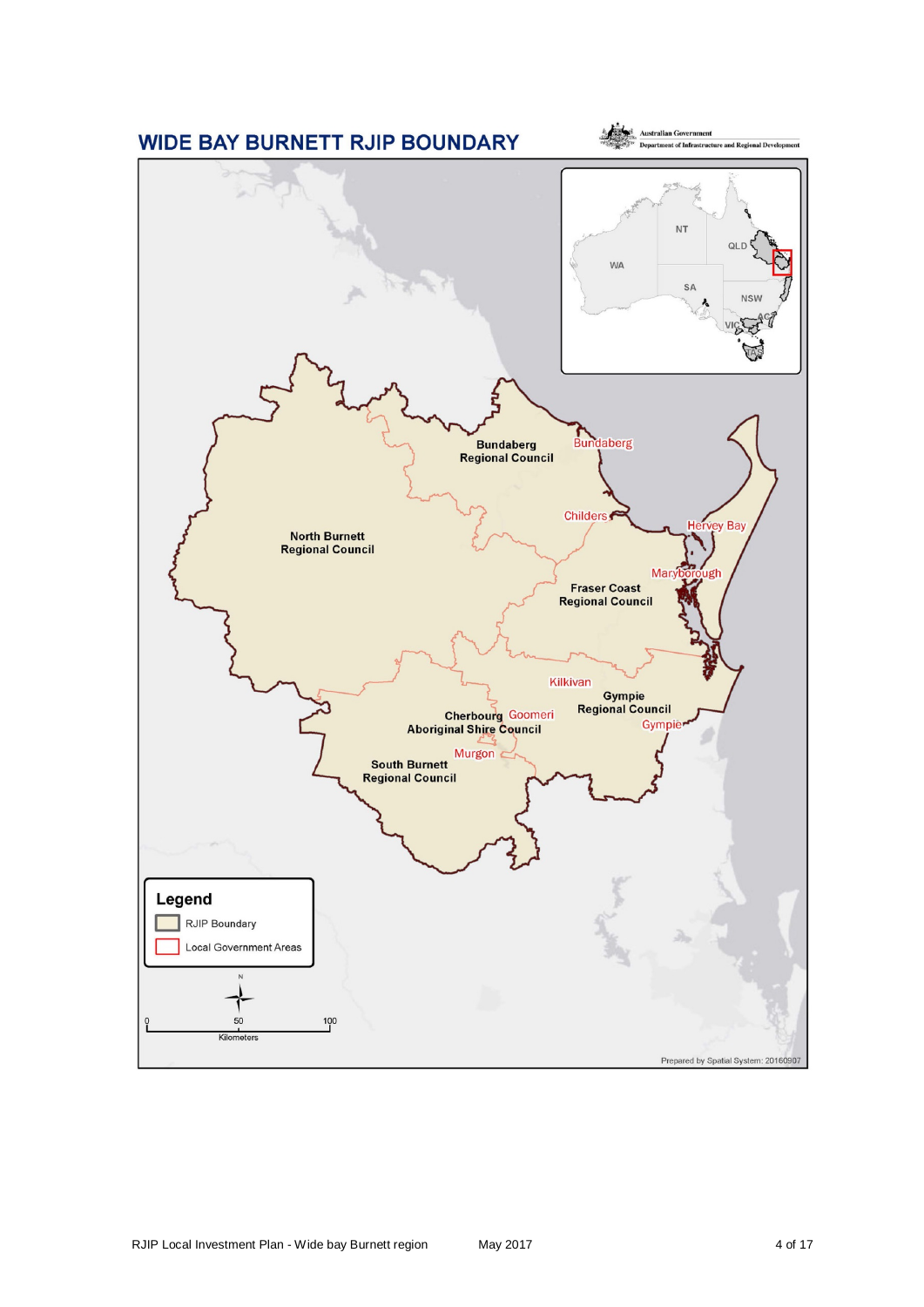# 2 Introduction

The Wide Bay Burnett (WBB) Local Planning Committee (LPC) has developed this plan based on the knowledge of members, consultation with relevant agencies and these existing documents:

- Wide Bay Burnett Economic Development Strategy 2014 -2019.
- WBBROC Positioning the Wide Bay Burnett for Future Growth 2016.
- Bundaberg Regional Council Development Strategy 2016.
- Fraser Coast Economic Development Strategy 2015-2020.
- **Gympie Region Economic Development Strategy (2015-2019).**
- South Burnett Economic Development Strategy (2015-2019).
- North Burnett Economic Development Strategy (2015-2019).
- **North Burnett 'Where Opportunity & Lifestyle Align' Economic Development Plan 2014-2020.**
- **Wide Bay Burnett Regional Plan.**
- Trade and Investment Qld, Wide Bay-Burnett Export Company Profiles, Food and Agribusiness sector Fraser Coast Region al Economic profile (current).
- Regional Development Australia WBB Regional Roadmap (2016-2019).
- **State Govt Bio Futures 10-year Roadmap and action plan (released 2016).**
- **Lawrence Consultancy Services, Wide Bay-Burnett Regulated Economic Indicators (15-16).**
- **Department of Local Government and Planning, Wide Bay-Burnett Regional Plan, September** 2011.
- Trade and Investment Qld, Wide Bay-Burnett Export Company Profiles, Food and Agribusiness sector (2016).
- Department of Agriculture and Fisheries, Foodmap analysis of the Australian food supply chain – July 2012.
- Bundaberg Fruit and Vegetable Growers, Production Horticulture in Bundaberg and the greater Wide Bay Region (15-16).
- Regional Development Australia Wide Bay-Burnett, Workforce Development Jobs and Skills Matching Study,2013.
- **ABS Regional Population Growth 2017 (Cat. No. 3218.0).**
- ABS 2011 Census, presented within the DIRD 2016 Yearbook.
- National Aged Care Data Clearing House, Population Projections, 2012 (base) to 2027.
- ABS, Population by Age and Sex, Regions of Australia, 2015 (Cat. No. 3235.0).
- Commonwealth Department of Employment, Small Area Labour Markets publication, March 2017.
- Department of Agriculture and Fisheries Queensland Forest and Timber Industry: An overview – 2016.

# 3 Regional overview and analysis

### 3.1 Location

The Wide Bay-Burnett region stretches 48,600 sqkms from the fertile soils of the Burnett to the naturally-gifted Fraser Coast, three hours' drive north of Brisbane. The region encompasses the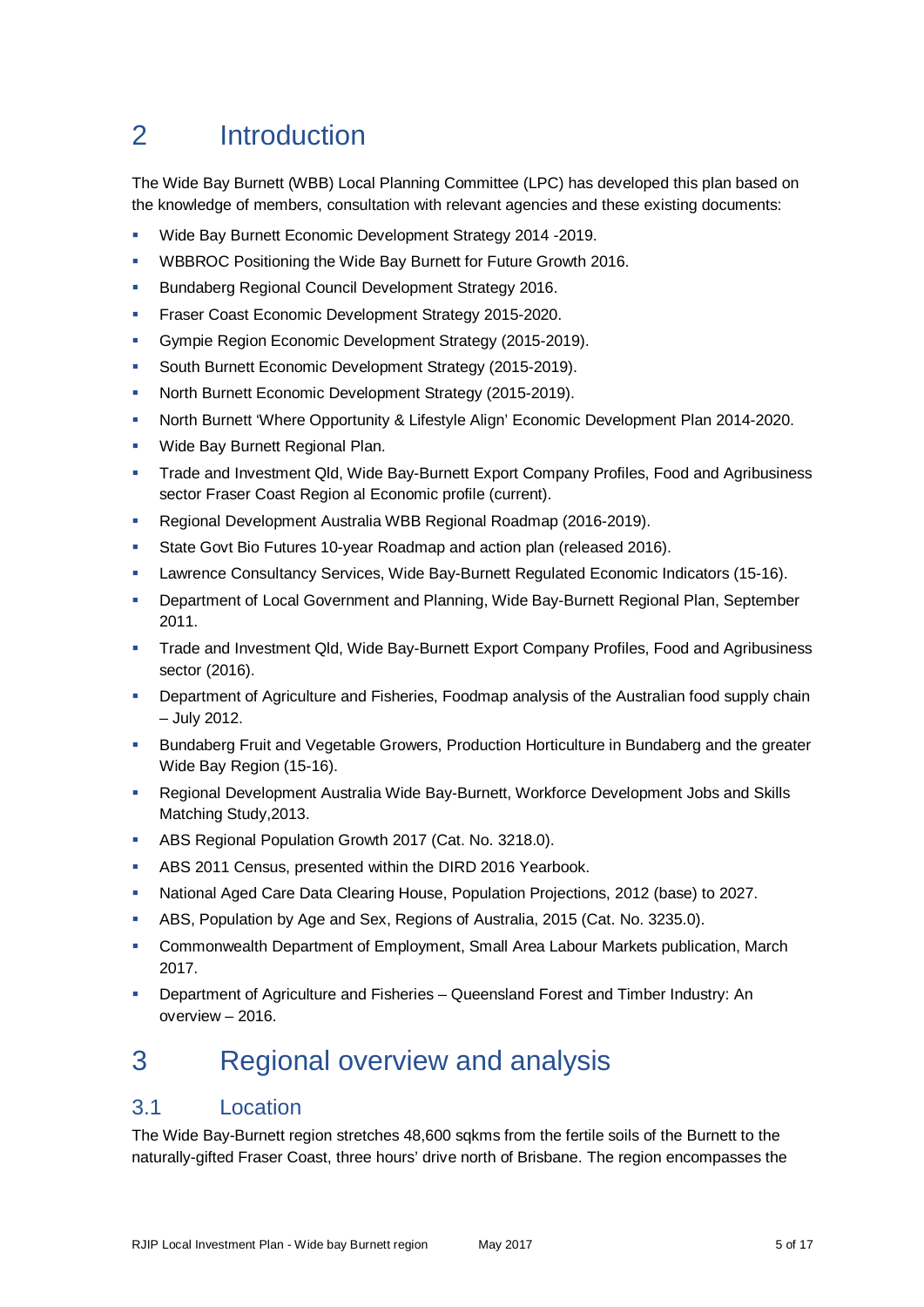local governments of Bundaberg, Fraser Coast, Cherbourg, Gympie, North Burnett, and South Burnett, and the major regional centres of Bundaberg, Gympie, Hervey Bay and Maryborough.

# 3.2 Population

The population of the Wide Bay-Burnett in 2016 is 293,000, having grown by 11,800 over the past five years. Population growth has relied more proportionally on migration from other areas than from within Queensland.

With a vibrant tourism industry and growing human services sector, Wide Bay's economy continues to build and diversify upon its traditional strengths in agriculture, tourism and manufacturing.

## 3.3 Competitive advantages:

The Wide Bay-Burnett region's competitive advantages include:

- Established tourist destinations and well maintained recreational facilities.
- **Low cost of housing and cost of living.**
- **Lower wage and commercial land costs for businesses looking to relocate or establish.**
- **Presence of quality higher education institutions including three universities.**
- **Abundant natural resources.**
- Convenient access to passenger rail and air travel for residents and businesses in coastal centres.
- Substantial human capital in terms of citizen skills, experiences, political access and volunteerism.
- Close proximity to markets and commercial activity in South East Queensland.
- Low cost of agricultural land, ideal climate, innovative and large scale growers, exporters and food manufacturers.
- **Broad network of telecommunications, transport and energy infrastructure.**
- **Port and marina facilities for large and small vessels.**

# 3.4 Emerging opportunities

Emerging opportunities include:

- Maximising the region's advantageous geographic location—the region is surrounded by growth in South East Queensland and Gladstone, and mineral and energy development in the Surat and emerging Galilee basins, which can provide opportunities for supplying labour, skills development and manufacturing and services supply chains.
- Infrastructure development—existing infrastructure corridors and opportunities for expansion of the Port of Bundaberg and connecting transport corridors will improve the region's capacity to contribute to the state's economy.
- Economic expansion—the region presents opportunities for additional industrial land allocations to attract substantial industrial development in the vicinity of Bundaberg and Maryborough.
- Expanding existing aviation and port areas and their supporting service industries—the Port of Bundaberg and operational airports of the region provide prospects for economic development and employment generation.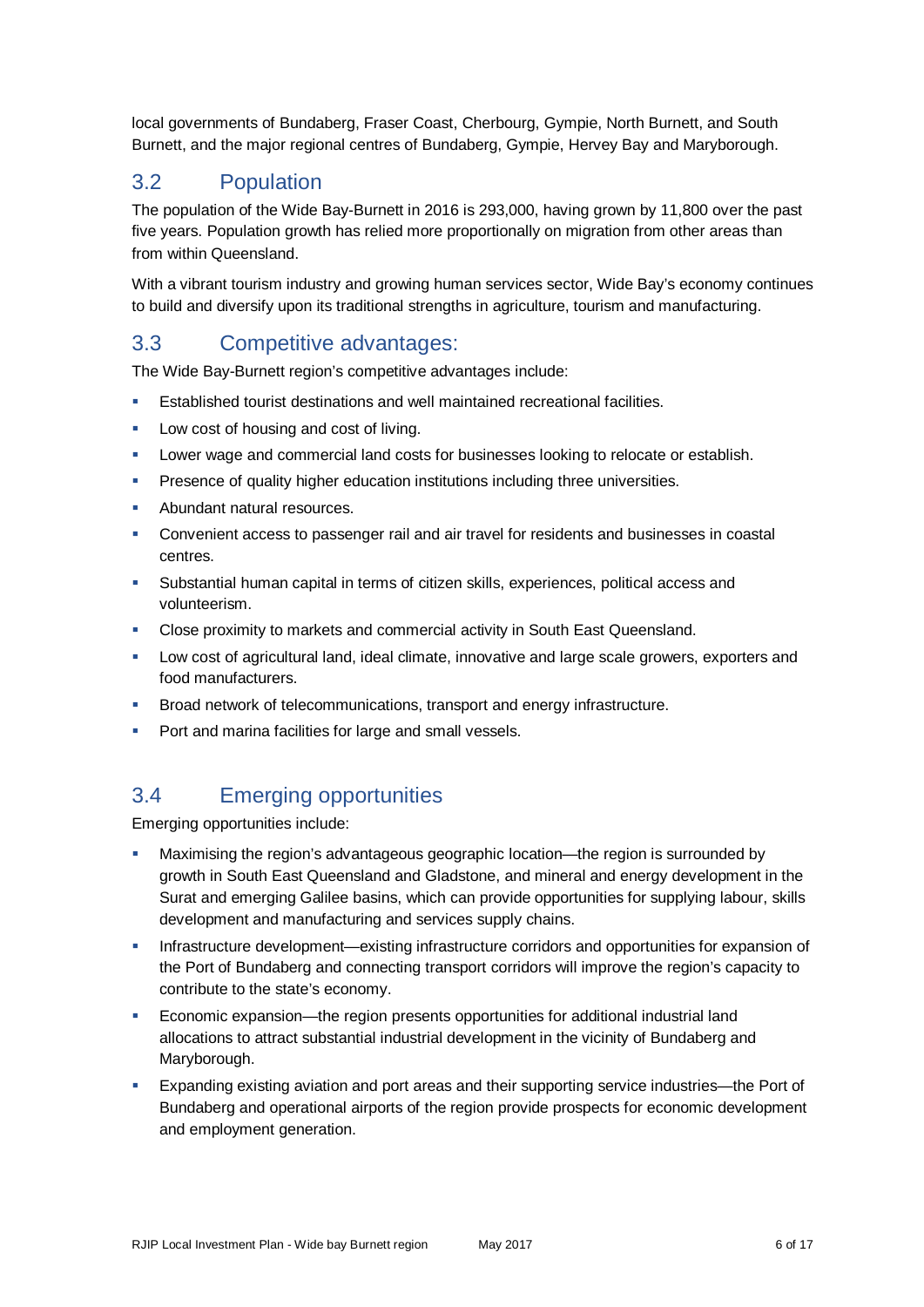# 3.5 Future growth predictions and changes in employment

Projections of economic activity for the Wide Bay-Burnett Region (2016 RDA Regional Road Map, Lawrence Consulting) shows that over the period to 2021, the regional economy will experience average real annual growth of 3.2% to a level of approximately \$14.1 billion, whilst employment will increase by almost 11,000 jobs.

The quinary sector – which includes personal services, health, hospitality, arts and recreation – will experience the largest increase in employment, with over 4,800 additional jobs created.



Lawrence Consulting report commissioned by Regional Development Australia Wide Bay Burnett 2016

### 3.6 Population growth rates across the six local governments that make up WBB

#### **Table 1Estimated resident population**

| <b>Local Government Area</b>         | <b>Population 2011</b> | <b>Population</b><br>2016p | 2011-2016<br>average annual<br>growth rate |
|--------------------------------------|------------------------|----------------------------|--------------------------------------------|
| <b>Bundaberg Regional Council</b>    | 92,063                 | 94,640                     | 0.6%                                       |
| Cherbourg Aboriginal Shire Council   | 1,264                  | 1,277                      | 0.2%                                       |
| <b>Fraser Coast Regional Council</b> | 97,661                 | 102,671                    | 1.0%                                       |
| <b>Gympie Regional Council</b>       | 46,837                 | 49,259                     | 1.0%                                       |
| North Burnett Regional Council       | 10,374                 | 10,245                     | $-0.2%$                                    |
| South Burnett Regional Council       | 31,803                 | 32,589                     | 0.5%                                       |
| Wide Bay Burnett RJIP region         | 280,002                | 290,681                    | 0.8%                                       |
| Queensland                           | 4,476,778              | 4.843.303                  | 1.6%                                       |
| <b>Australia</b>                     | 22.340.024             | 24.128.876                 | 1.6%                                       |

Source: ABS Regional Population Growth 2017 (Cat. No. 3218.0)

Note: Population estimates are final for 2011, but preliminary for 2016 (p)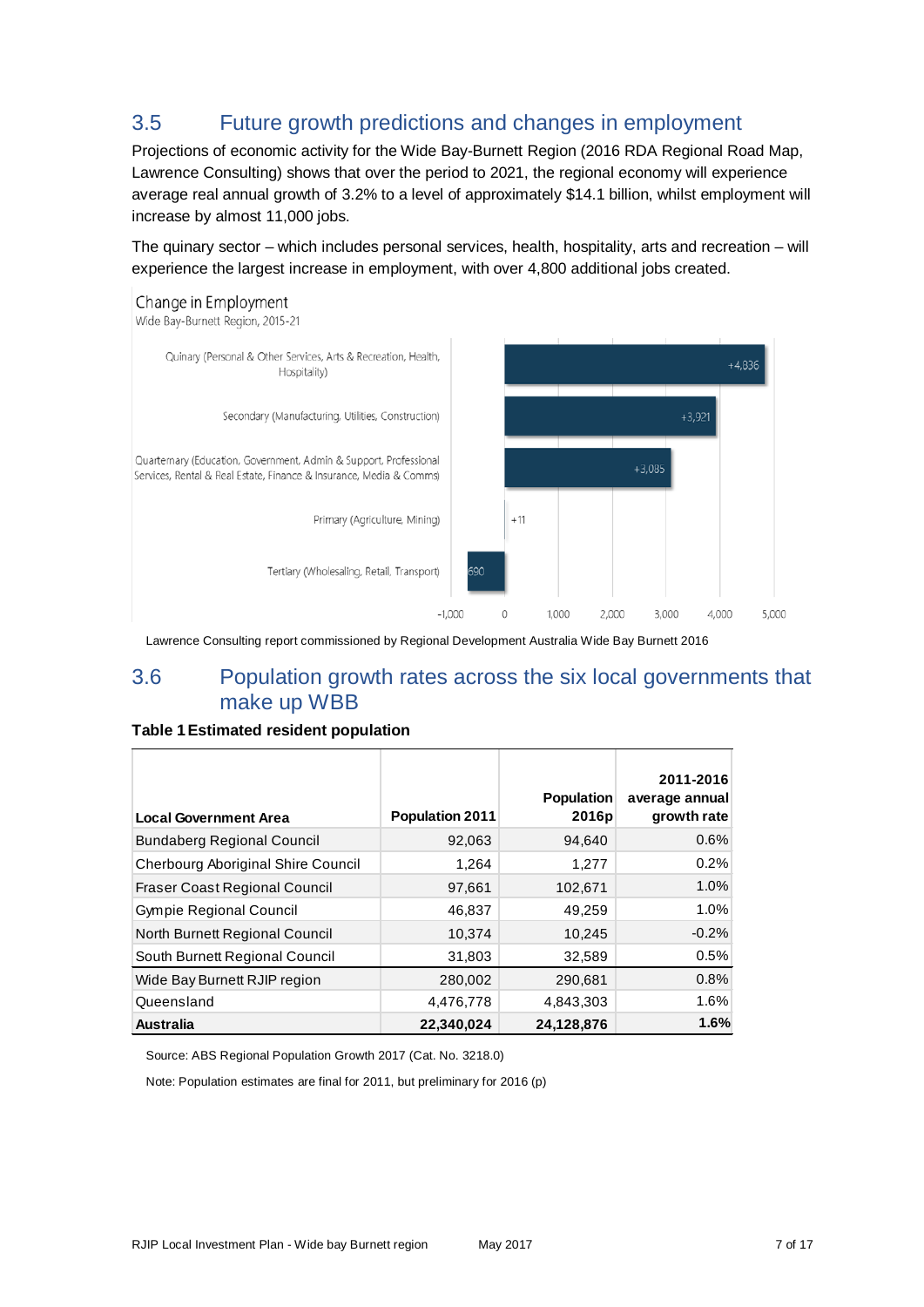# 3.7 Economy

The Wide Bay Burnett boasts the largest population of any Queensland region outside the South East. This growth will fuel continued economic expansion in emerging industries, including aviation, transport equipment manufacturing, ecotourism, bio futures and high-value export agriculture.

The region accounts for 10 per cent of Queensland's agricultural production. Significant agricultural activities include timber production and processing (softwood and hardwood) beef, pork and poultry production and processing, sugar cane production and processing, tree crops (especially macadamias and avocadoes), fruit and vegetable production (especially citrus and tomatoes) and seafood production and processing.

These agricultural industries will continue to be important for the Wide Bay Burnett region into the future with the worldwide demand for food expected to increase by 70% over the next 40 years. The region's ability to take advantage of the world demand requires an adoption of practices to increase productivity from the land currently under cultivation; maximise the land use for production of high demand, competitive and high value produce; use best practice for packaging/freight and water access/irrigation; and ultimately increase significantly the regions exports.

Manufacturing accounts for 8.9% of the region's employment and is the third highest employment sector (behind health and social assistance and retail trade). The largest manufacturing segments are machinery and equipment, metal fabrication, food manufacturing and processing, aviation and marine.

| <b>Local Government Area</b>         | <b>Highest employing industry</b>        | 2011<br><b>Employment</b><br>per cent |
|--------------------------------------|------------------------------------------|---------------------------------------|
| <b>Bundaberg Regional Council</b>    | <b>Health Care and Social Assistance</b> | 14.8                                  |
| Cherbourg Aboriginal Shire Council   | Agriculture, Forestry and Fishing        | 17.5                                  |
| <b>Fraser Coast Regional Council</b> | <b>Health Care and Social Assistance</b> | 16.4                                  |
| <b>Gympie Regional Council</b>       | Retail Trade                             | 12.2                                  |
| North Burnett Regional Council       | Agriculture, Forestry and Fishing        | 32.3                                  |
| South Burnett Regional Council       | <b>Health Care and Social Assistance</b> | 12.6                                  |
| Wide Bay Burnett RJIP region         | <b>Health Care and Social Assistance</b> | 14.2                                  |
| Queensland                           | Health Care and Social Assistance        | 12.0                                  |
| Australia                            | <b>Health Care and Social Assistance</b> | 11.7                                  |

### **Table 2Highest employing industries**

**Table 3Second highest employing industries**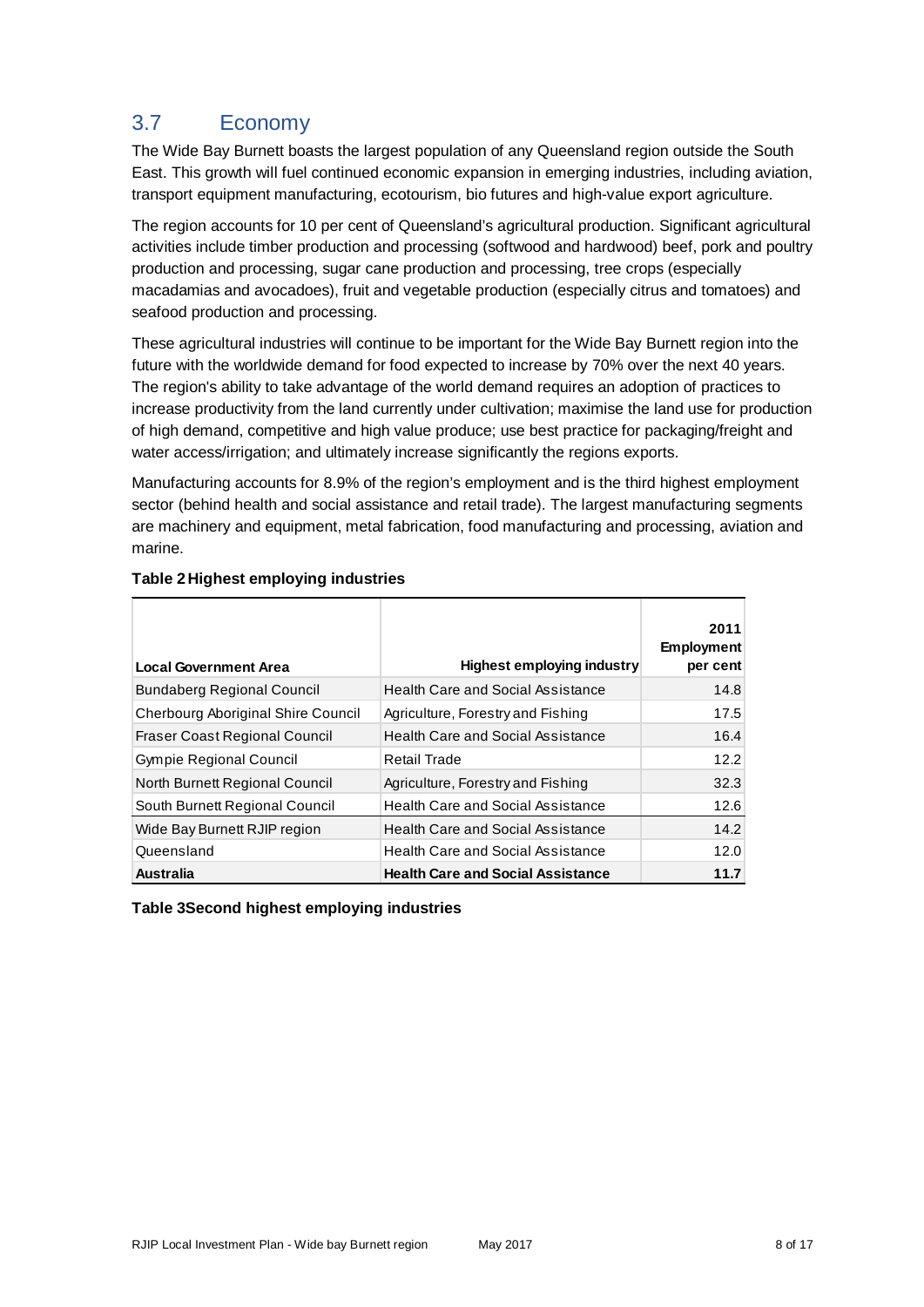| <b>Local Government Area</b>         | 2 <sup>nd</sup> Highest employing industry | 2011<br><b>Employment</b><br>per cent |
|--------------------------------------|--------------------------------------------|---------------------------------------|
| <b>Bundaberg Regional Council</b>    | Retail Trade                               | 12.9                                  |
| Cherbourg Aboriginal Shire Council   | Health Care and Social Assistance          | 14.6                                  |
| <b>Fraser Coast Regional Council</b> | Retail Trade                               | 12.8                                  |
| <b>Gympie Regional Council</b>       | Manufacturing                              | 11.7                                  |
| North Burnett Regional Council       | <b>Health Care and Social Assistance</b>   | 9.3                                   |
| South Burnett Regional Council       | <b>Retail Trade</b>                        | 12.2                                  |
| Wide Bay Burnett RJIP region         | Retail Trade                               | 12.5                                  |
| Queensland                           | Retail Trade                               | 10.8                                  |
| <b>Australia</b>                     | <b>Retail Trade</b>                        | 10.6                                  |

Tourism continues to be a major industry, particularly in the coastal areas of Bundaberg and Fraser Coast. Opportunities exist to deepen the tourist sector appeal to promote sport and event tourism, agri-tourism, cultural and indigenous tourism, recreational fishing, beach and hinterland retreats, ecotourism activities (such as diving, cruises, whale watching, beach-combing, wilderness camping, and flora and fauna exploration at coastal and rainforest locations).

Significant opportunities exist for mining and energy with reserves of coking coal and minerals including bauxite, magnetite, illmenite, and molybdenum; and coal seam gas ready to be mined and extracted.

Increases in projected population upward of 400,000 over the next 20 years will underpin the strong residential construction sector. Industrial construction will provide local firms with opportunities as key economic driver sectors develop.

Major projects such as the development of the Port of Bundaberg, continued improvement of the major arterial of the Bruce Highway, enhanced communications and value-added agriculture are among transformational initiatives that will have far-reaching benefits.

The region faces significant challenges over the next 15-20 years due to an aging population and subsequent forecast declining workforce, along with the need to boost productivity by transitioning to higher value-adding industries.

### 3.8 Employed persons

This indicator is based on the place of usual residence of the employed person and not the location of work.

### **Table 4Employed persons**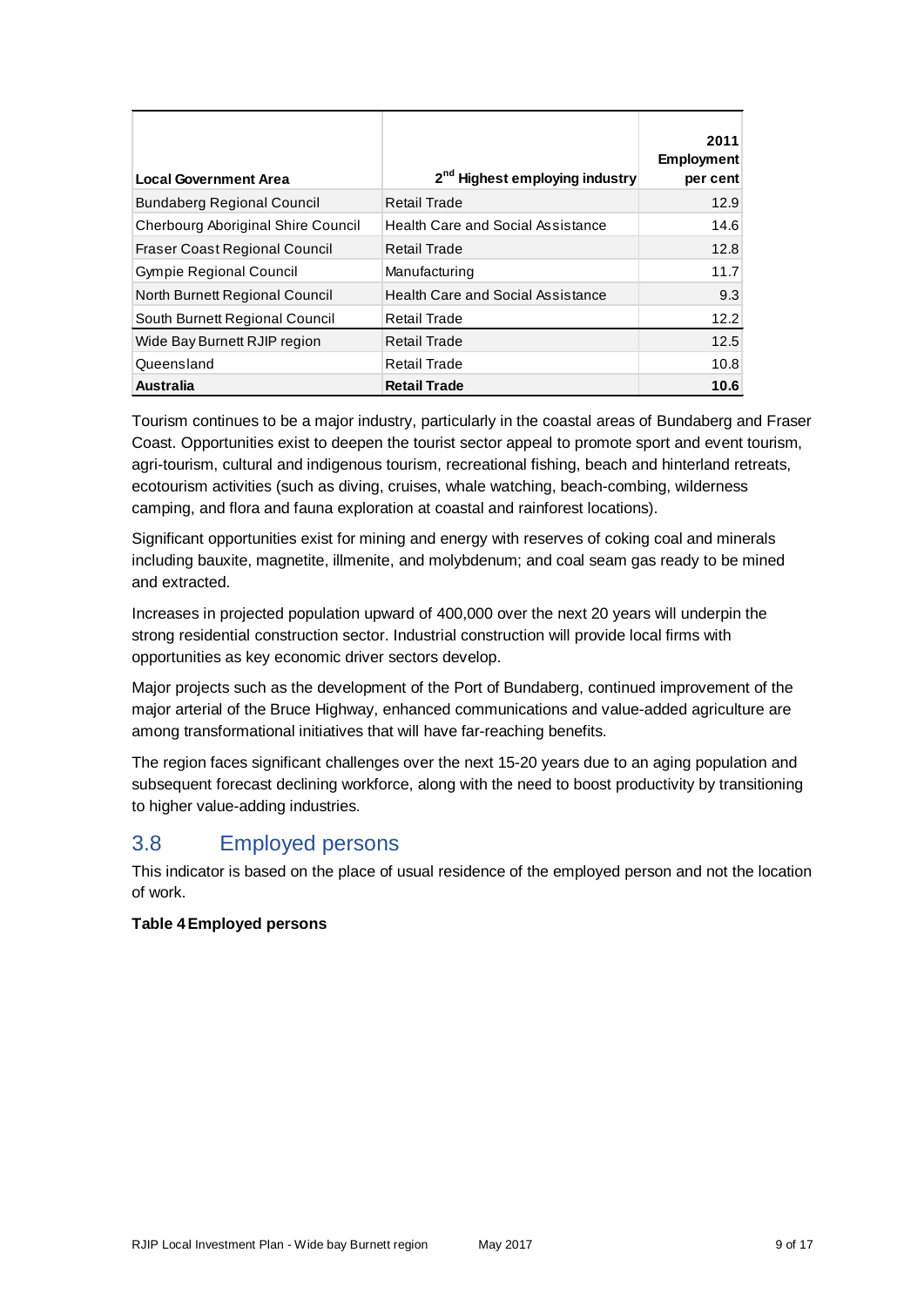| <b>Local Government Area</b>         | 2001<br>persons | 2006<br>persons | 2011<br>persons | 2001-2011<br>persons<br>change | 2001-2011<br>average<br>annual<br>growth |
|--------------------------------------|-----------------|-----------------|-----------------|--------------------------------|------------------------------------------|
| <b>Bundaberg Regional Council</b>    | 26,758          | 31,341          | 34,013          | 7,255                          | 2.4%                                     |
| Cherbourg Aboriginal Shire Council   | 293             | 275             | 202             | $-91$                          | $-3.7%$                                  |
| <b>Fraser Coast Regional Council</b> | 22,648          | 29,632          | 32,258          | 9,610                          | 3.6%                                     |
| <b>Gympie Regional Council</b>       | 13,540          | 16,087          | 17,321          | 3,781                          | 2.5%                                     |
| North Burnett Regional Council       | 4,777           | 4,718           | 4,450           | $-327$                         | $-0.7%$                                  |
| South Burnett Regional Council       | 10,164          | 11,316          | 11,921          | 1,757                          | 1.6%                                     |
| Wide Bay Burnett RJIP region         | 78,180          | 93,369          | 100,165         | 21,985                         | 2.5%                                     |
| Queensland                           | 1,554,209       | 1,824,998       | 2,039,275       | 485,066                        | 2.8%                                     |
| <b>Australia</b>                     | 8,298,606       | 9,104,187       | 10,058,325      | 1,759,719                      | 1.9%                                     |

Source: ABS 2011 Census, presented within the DIRD 2016 Yearbook

Note: Persons aged 15 years and over. (a) Excludes Migratory – Offshore – Shipping regions.

Note: The Community Development Employment Project (CDEP) Scheme, an Indigenous employment program operational at the time of Census collections, can influence the employment measures including employment numbers, labour force participation and structural change estimates for regions with CDEP participation. This is due to both the changes to the CDEP Scheme since the 2006 Census count and differences in the collection methodologies over time (see ABS 2013, Australian Social Trends, Nov 2013, Cat. No. 4102.0 for details)

Wide Bay-Burnett needs to increase investment in talent and skills to position it to better meet future labour demands and increase workforce participation. It is well serviced by three university campuses, TAFE and a diversity of public and private schools, however educational attainment remains below state averages.

## 3.9 Qualifications and skills

The proportion of people who have at least a certificate III qualification or who are employed in a skilled occupation provides an indication of the capacity of people in a region to capitalise on job opportunities.

| <b>Local Government Area</b>         | 2006<br>per cent | 2011<br>per cent | 2006-2011<br>percentage<br>point change |
|--------------------------------------|------------------|------------------|-----------------------------------------|
| <b>Bundaberg Regional Council</b>    | 42.8%            | 47.4%            | 4.6                                     |
| Cherbourg Aboriginal Shire Council   | 24.1%            | 24.4%            | 0.3                                     |
| <b>Fraser Coast Regional Council</b> | 42.7%            | 47.4%            | 4.7                                     |
| <b>Gympie Regional Council</b>       | 44.3%            | 48.2%            | 3.9                                     |
| North Burnett Regional Council       | 45.2%            | 46.7%            | 1.5                                     |
| South Burnett Regional Council       | 43.8%            | 46.9%            | 3.1                                     |
| Wide Bay Burnett RJIP region         | 43.2%            | 47.4%            | 4.2                                     |
| Queensland                           | 52.1%            | 57.4%            | 5.3                                     |
| <b>Australia</b>                     | 54.5%            | 59.8%            | 5.3                                     |

| Table 5 People with a Certificate III or above, or employed in a skilled occupation |  |  |  |  |
|-------------------------------------------------------------------------------------|--|--|--|--|
|-------------------------------------------------------------------------------------|--|--|--|--|

Source: ABS 2011 Census, presented within the DIRD 2016 Yearbook

Note: persons aged 25-64 years; Occupation was coded to the Australian and New Zealand Standard Classification of Occupations (ANZSCO) First Edition; Skilled occupations include Managers, Professionals and Technicians and Trade Workers.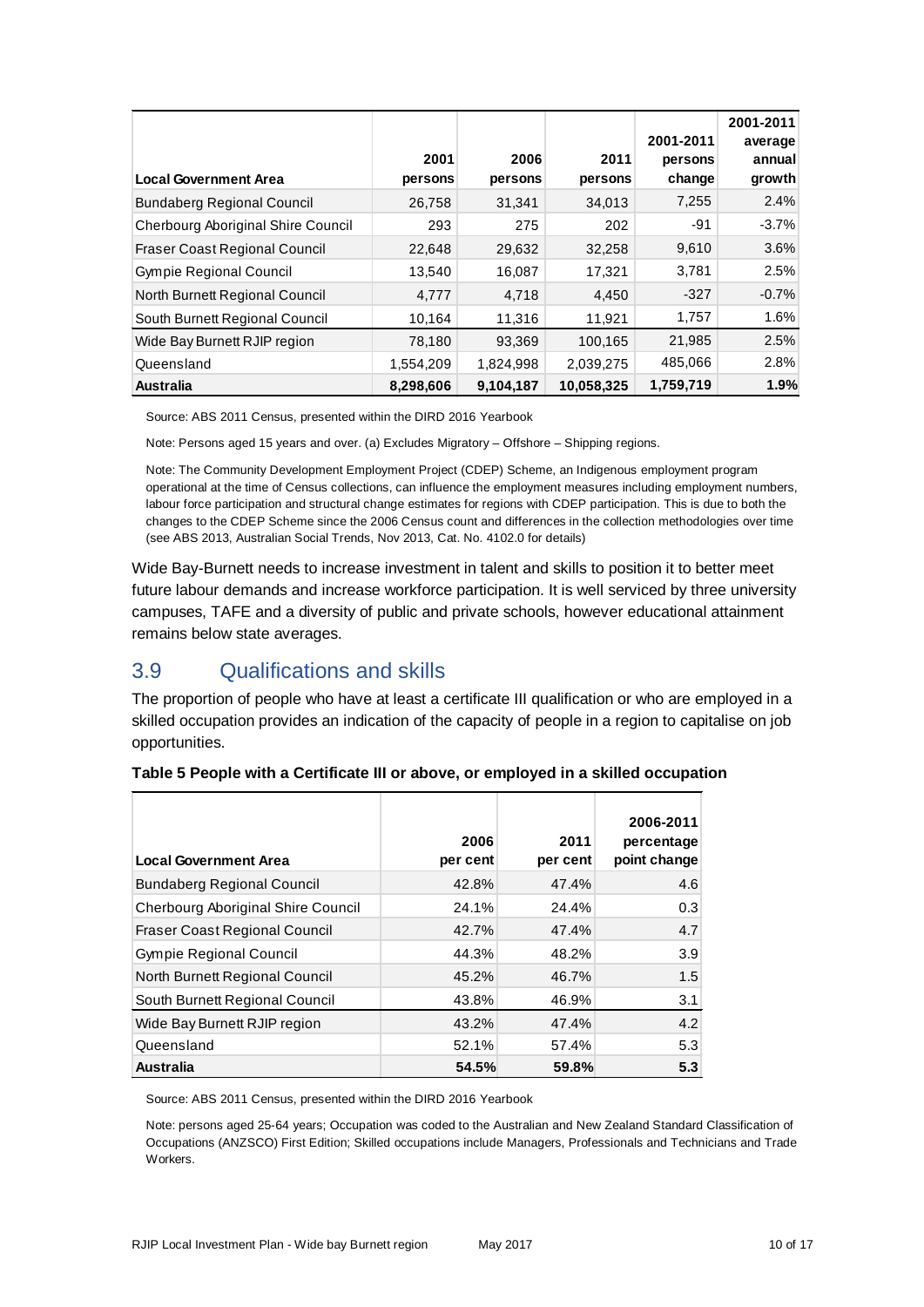# 3.10 Priority projects

Significant projects across the region either confirmed or planned include:

- **Bundaberg Aviation and Aerospace Precinct.**
- **Rubyanna Wastewater Treatment Plant.**
- **Bundaberg Multi-Use Sports & Community Centre.**
- Bruce Highway Upgrade.
- **Hervey Bay and Maryborough CBD Urban Renewal Master Plan.**
- Hervey Bay Medical Precinct Masterplan.
- Gympie Aquatic Recreation Centre.
- Fraser Coast Sports Precinct.
- Fraser Coast Innovation Hub.
- Avion Hervey Bay Airport Precinct.
- Port of Bundaberg marine/commercial and residential expansion.
- **Urangan Harbour Masterplan.**
- **Mon Repos Turtle Centre, Bundaberg.**
- **HMAS Tobruk Dive Wreck.**
- **Fraser Coast Motorsport Complex.**
- **Gympie Rattler Historic Tourist Train.**
- **Gympie Coastal Connection Road.**
- Gayndah Regional Irrigation Development Project, ISIS Mill.
- **Bundaberg Port gas pipeline construction and Port State Development Area declaration.**
- **South Burnett Rail Project.**
- **Lady Bielke-Petersen Community Hospital.**
- **Unlocking Unallocated State Land for agriculture purposes.**
- Renewable Energy Projects e.g. Large scale solar farms and biofuel opportunities.
- **Wide Bay Minerals Province.**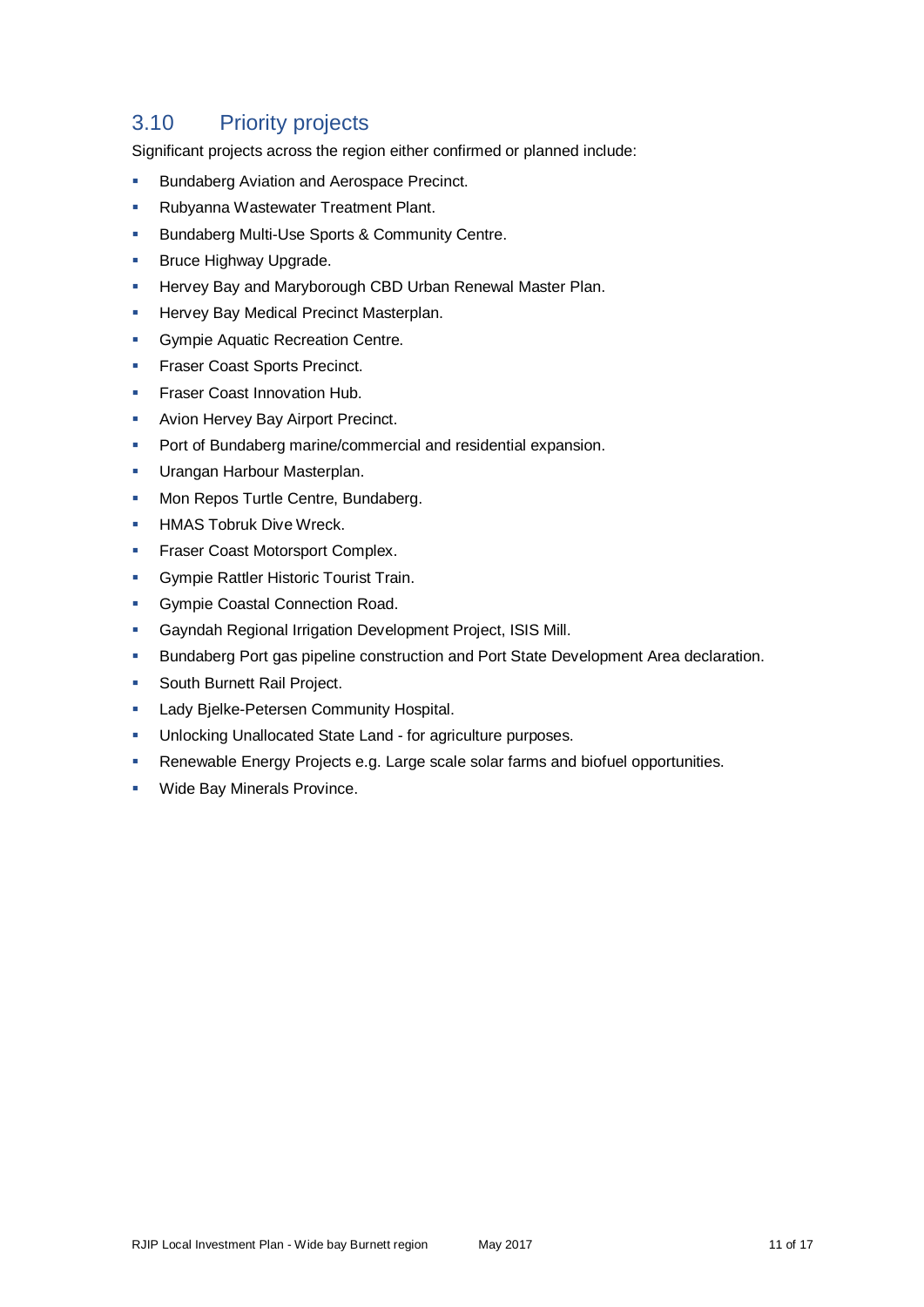# 4 Investment sectors and strategic priorities

### 4.1 Investment Sector: Agriculture/ agribusiness

### **4.1.1 Evidence**

- The region is considered Queensland's food bowl growing significant quantities of state's livestock, sugar, fruit, nuts, vegetables, timber, seafood and specialty crops.
- The region is home to iconic businesses including Nolan Meats, Bundaberg Sugar, Bundaberg Rum, Bundaberg Brewed Drinks, Peanut Company of Australia, Australian Macadamias, Auschille, Hyne Timber, Nestle, Ironbark Citrus, Swickers, Ocean King Prawns, Urangan Fisheries.
- Labour Force Survey data (ABS November 2015) shows the WBB accounts for 4.5% of total employment in Qld and 17% of all people employed in the agriculture, forestry and fishing sector.
- In 2014-2015, gross value of ag production in WBB was \$1.1 billion, 10% of gross production across Queensland.
- In terms of gross value added, employment and business numbers, the Wide Bay Burnett region has a much greater reliance on agriculture (approx.. 13%) than Queensland (approx.. 3.4%).
- The most important commodities in the region based on gross value were cattle and calves (\$379m), followed by sugarcane (\$120m) and citrus (\$120m).
- In 2014-2015 the WBB accounted for 74% (\$56m) of the total value of Qld's macadamia nut production (ABS 2015).
- Two-thirds of the state's softwood plantation resources and processing facilities are situated in the Wide Bay Burnett.
- ABS data in 2013-2014 showed there were 4,113 farms across WB, 17% of all farm businesses in Qld.
- Queensland's commercial fisheries are a significant contributor to the national and state economies. The 1500 licensed commercial fishing boats contribute more than 10% of the nation´s seafood production in both quantity and value, in addition to the other valuable fish products such as bait and aquarium fish harvested under commercial harvest fishery licences.
- The fishing industry is based on scallops, prawns, spanner crabs, mackerel, mullet and reef fish. It is estimated to be worth about A\$37 million with a competitive edge based on the export quality of the region's fresh and frozen products. Current markets include local, interstate and export destinations predominantly in Asia and Europe.
- Urangan Fisheries Pty Ltd, is one of the longest standing seafood processors/exporters in Queensland for more than 25 years, employing an estimated 100 people. Urangan Fisheries has been professionally processing and exporting fresh and frozen seafood to Asia, United States of America and the European Union for over ten years.

### **4.1.2 Strategic priorities**

- Expansion of existing agricultural and agribusiness enterprises.
- Value-add processing and expansion/growth of associated ag businesses.
- Expansion of freight and logistics/packaging and processing.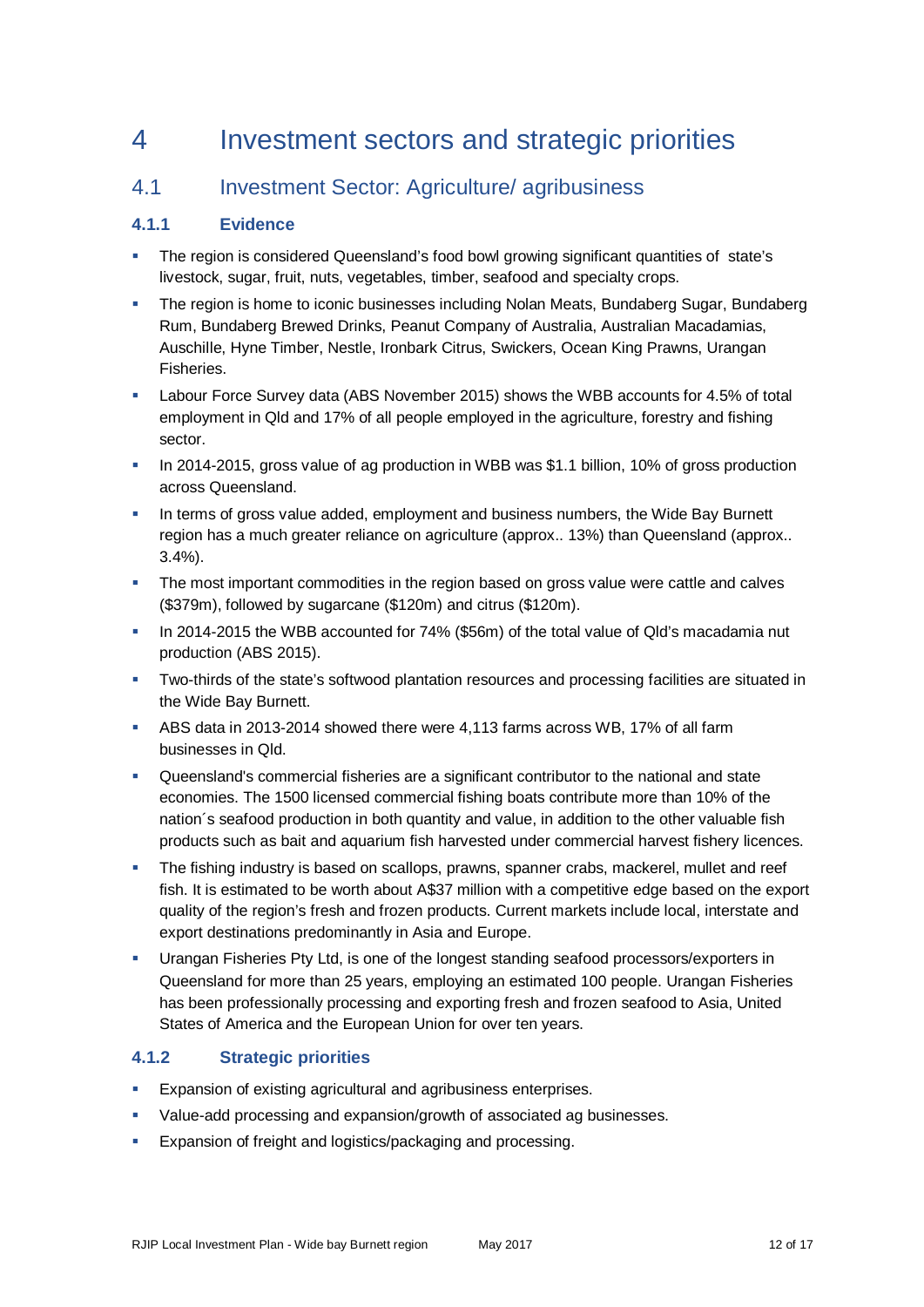- Introduction and implementation of new technology/innovation to enhance productivity, variety and competitiveness.
- Increase domestic and international market expansion/exports.

#### **Evidence**

The WBB's economic strength has traditionally been in agriculture and primary production. This will continue into the future with strong growth across most industry sectors in the past five years. Competitive advantages identified by all levels of government include relatively low cost of agricultural land, ideal climate, innovative and large scale growers, exporters and food manufacturers. Proximity to large population bases of south-east Qld assist in growth of new demand and new markets.

The policy objective of the Commonwealth Government is to double agricultural production.

Refer to documents and statistics in section 3.

### 4.2 Investment Sector: Infrastructure

### **4.2.1 Evidence**

- Value-adding investment in infrastructure is crucial to meeting global demand. The efficiency of the supply chain from the farm-gate to the ultimate consumer is a major issue for Wide Bay Burnett farmers.
- Adoption of new technologies and associated industry infrastructure is required to remain competitive.
- Water security for agricultural and orchard production is a high priority to increase production to meet demand.
- Strengthening the freight network will support additional economic growth and potential expansion of the Port of Bundaberg and other niche and local industries. The quality and availability of infrastructure to secure the long-term viability of port operations requires planning and investment.

### **4.2.2 Strategic priorities**

- **Investment in economic-enabling infrastructure.**
- Infrastructure to enhance development at the Port of Bundaberg.
- Infrastructure to improve supply chain efficiency across major industries.
- Investment in infrastructure that introduces new technology or innovation to existing industry.
- Investment in new infrastructure or relocation of infrastructure to WBB.
- Repurpose existing infrastructure.

#### **Evidence**

- With capacity and transport congestion issues at both the Port of Gladstone and Port of Brisbane, the Port of Bundaberg can play a more significant role in regional freight movements (imports and exports) as infrastructure improvement and commodity growth continues.
- **There are several mothballed major infrastructure assets across the region including the former** South Burnett Meat Works that could be repurposed for value-add industry.
- Recent significant expansions in livestock abattoirs has resulted in new economic opportunities including \$20m cold store infrastructure of Nolan meats, Gympie and a \$20m upgrade of the Swickers Bacon Factory, Kingaroy.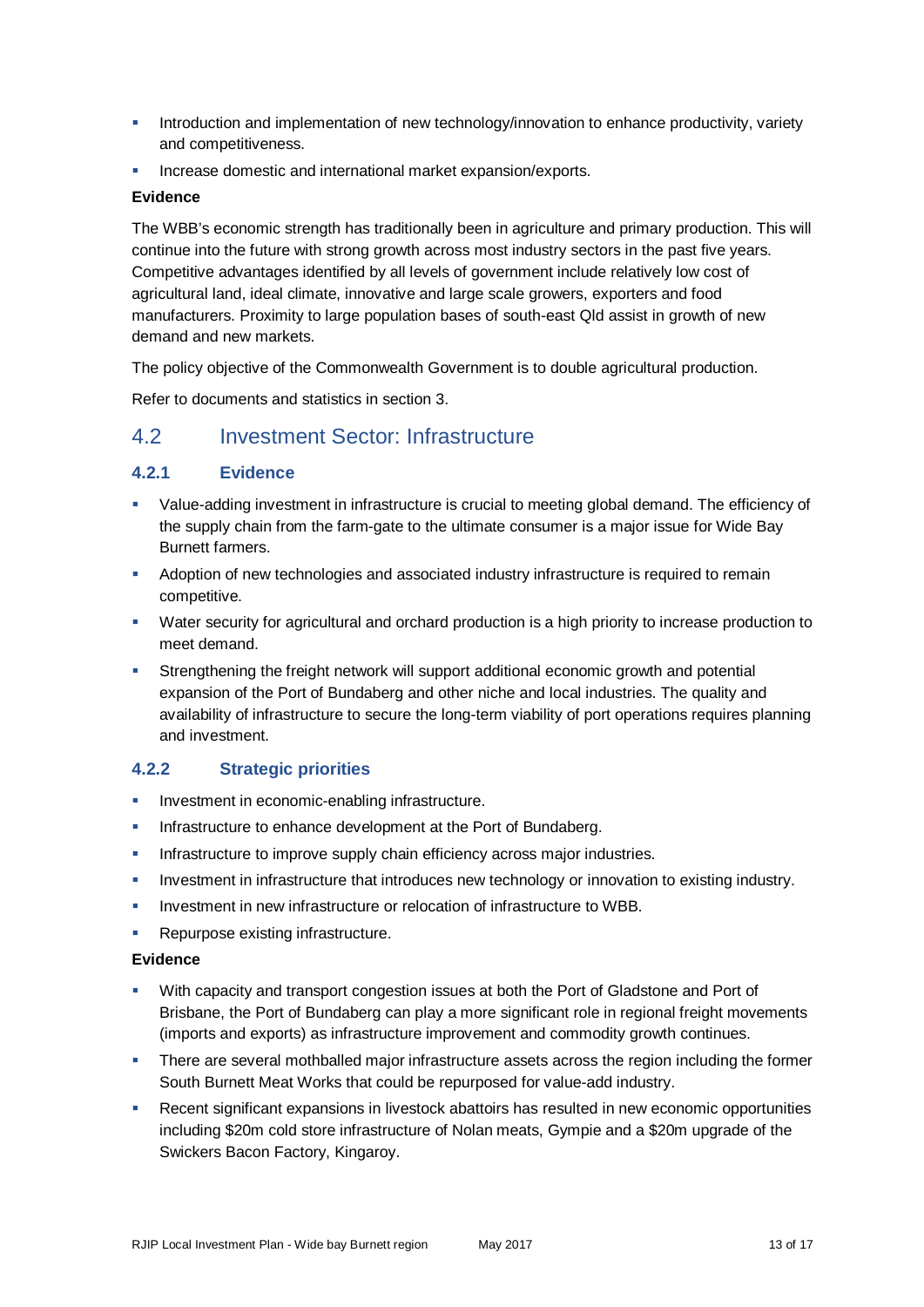- **Previous primary production groups that traditionally collected and marketed primary products** are now investigating value-adding, including the peanut, navy bean and sugar/confectionary industries.
- Increased demand for domestic and export markets has created interest from packaging companies interested in establishing factories/investing in the WBB.

### 4.3 Investment Sector: Tourism

### **4.3.1 Evidence**

- Creating a more diverse tourism offering is critical for the WBB to remain relevant and competitive tourism destinations for domestic and international visitors.
- With the region's geographic proximity to the southern Great Barrier Reef and iconic World-Heritage listed Fraser Island within the protected waters of the Great Sandy Marine Park, it is the ideal destination for the expansion of tourism product.
- The tourism sector and is the second largest export earner in Queensland after coal. Approximately 40% of this tourism industry activity is based outside South East Queensland. The international and domestic tourist markets now account for 1.3 million visitors to Queensland with annual expenditure of \$1.9 billion.
- The Tourism Satellite Account (TSA) published by Tourism Research Australia (TRA) indicates that in 2013–14, the tourism industry directly contributed \$10.7 billion to Queensland's economy and directly employed 130,900 people.
- In the 2009–10 period, \$444 million was spent by visitors in the Fraser Coast region alone. To the year ended June 2013 tourism contributed 9.5% to the Gross Regional Product or \$779 million in economic output to the Bundaberg North Burnett economy.
- According to Lawrence Consulting, tourism supports 6,548 jobs in the Bundaberg North Burnett region. This is approximately 15% of total employment within the Bundaberg region.
- On average 463,000 visitors travelled to Bundaberg and 93,000 visited the North Burnett a total of 556,000 visitors.
- On average they stay 3.4 nights in Bundaberg and 2.9 in the North Burnett.
- On average the total spend per year in Bundaberg is \$196,000,000 and \$33,000,000 for North Burnett.
- It is also the mainland access point to World Heritage listed Fraser Island, and supports a variety of domestic and internationally renowned tourism industries, including wine and culinary tourism, ecotourism, sport and recreation tourism, and agri-tourism opportunities.
- **There are also opportunities to tap into the growing Asia-Pacific market, particularly attracting** visitors from India and China.
- Tourism is both a major economic activity and lifestyle driver for the Fraser Coast Region, and visitor expenditure impacts a number of key regional economic sectors. The visitor economy injects \$360 million of direct overnight expenditure into the destination's economy which contributes to nearly \$648 million of direct and indirect expenditure across the sectors including transport, accommodation, food services and retail trade. It also contributes to securing 6,015 jobs (direct and indirect) for the Region.

### **4.3.2 Strategic priorities**

- Widen and deepen the tourist sector and expand the range of tourism experiences available.
- Investment in key tourism precincts.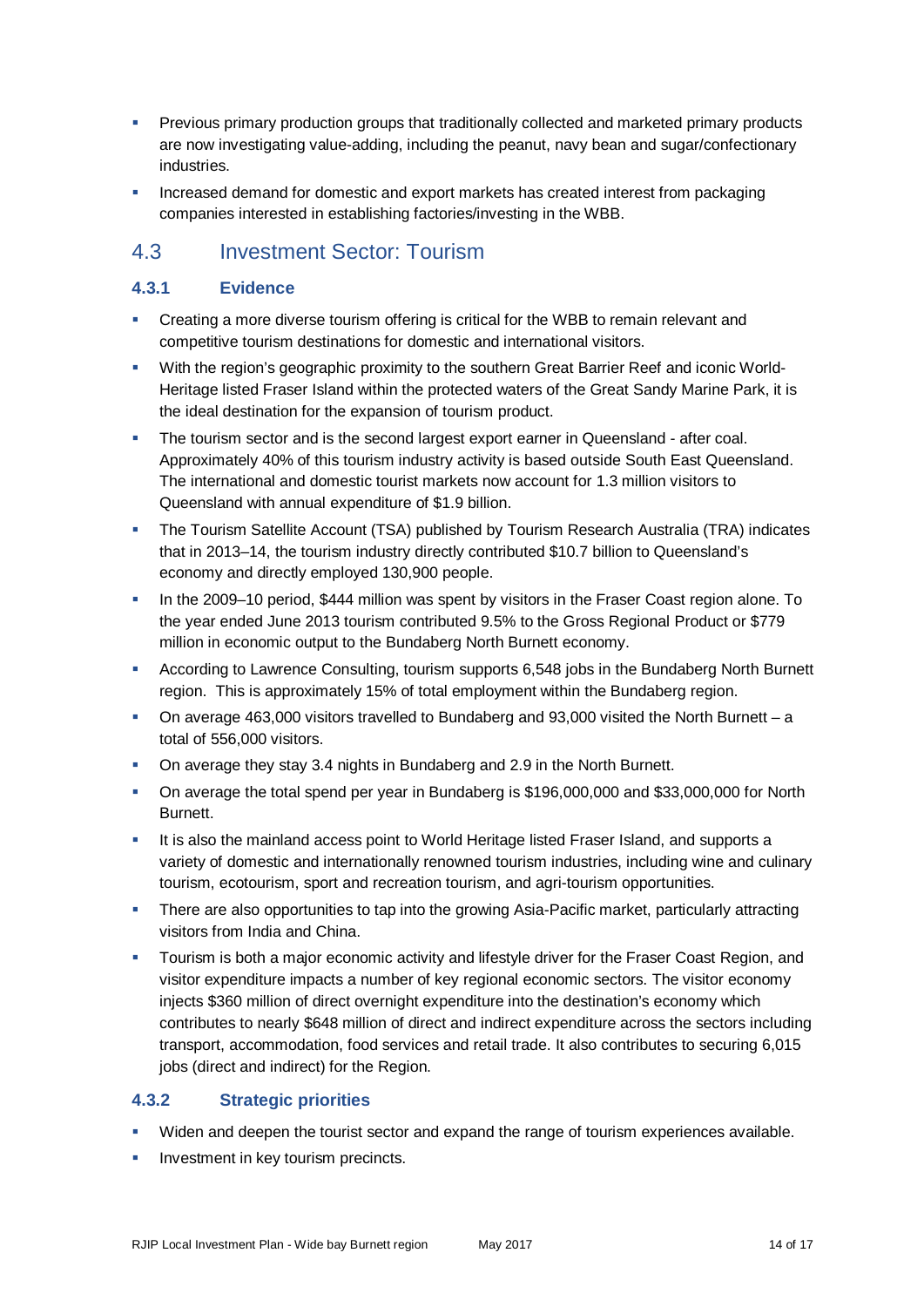- Target sports and events tourism, culinary tourism, Interstate Fly/Drive Visitors (NSW/ Vic), Visiting Friends and Relatives (VFR), Drive Tourism, Long Stay Visitors (seniors, grey nomads), Niche markets (marine, natural and cultural heritage, agri-tourism, health and wellbeing), nature-based tourism (including fishing), travel for a Purpose (education).
- **Attract more overseas tourists, particularly developing Asian middle-class.**
- **IMPROVE ACCOMMODATION quality and variety to appeal to and attract wider demographic.**
- **IMPROVE regional connectivity to increase length of stay and visitor spend.**

#### **Evidence**

- The 2016 International Visitor Survey, produced by Tourism Research Australia, showed 41,000 international visitors travelled to Bundaberg, while 147,000 international visitors travelled to the Fraser Coast.
- **International visitors spent \$35 million while in Bundaberg with an average spend per person of** \$859.
- On the Fraser Coast, international visitors spent \$40 million with an average spend per person of \$271.
- According to the forecasts, our largest inbound source market is set to change, with strong visitor growth seeing China overtake New Zealand in 2017–18 – two years earlier than previously forecast. China is expected to contribute 43 per cent of total growth in visitor numbers from 2014–15 to 2024–25 and 60 per cent of growth in expenditure.
- 45 cents in every tourism dollar is spent in regional Australia.
- Other markets expected to experience solid growth over the next few years are Indonesia, Malaysia, Hong Kong, Japan and South Korea, along with our traditional markets of New Zealand and the USA. Sporting events scheduled in 2017–18 will also see an increase in arrivals from the UK, Australia's third-largest inbound market.

### 4.4 Investment Sector: Manufacturing

### **4.4.1 Evidence**

- Qld Govt has set a target for Queensland to become a recognised leader, nationally and internationally, by 2026, for its advanced manufacturing technologies, products, systems and services.
- The biomedical and life sciences sector is a highly knowledge-intensive segment of the Queensland economy. In 2011-12, there were more than 6000 full time employees in the therapeutic medicines and devices segment which is a proxy for the 'biomedical component' of the broader life sciences.
- The Australian Government has committed \$14 million over four years to the mining equipment, technology and services [\(METS\)](http://www.statedevelopment.qld.gov.au/mining-equipment-technology-and-services/industry-development/mining-equipment-technology-and-services.html) sector and this is further supported by an additional \$6 million over four years from the Queensland Government. Queensland's METS sector's gross revenue is worth more than \$21 billion to the state.
- Manufacturing accounts for 8.9% of the WBB region's employment and is the third highest employment sector in the region. The largest segments are machinery and equipment, metal fabrication, food manufacturing and processing, aviation and marine.
- The Queensland forest and timber industry has an estimated annual turnover of around \$3.2 billion and directly employs around 10,000 people. The industry is defined by three main sectors – forestry, including forest-growing activities, forest harvesting (logging) and forestry support services, wood product manufacturing—including sawmilling, wood chipping, timber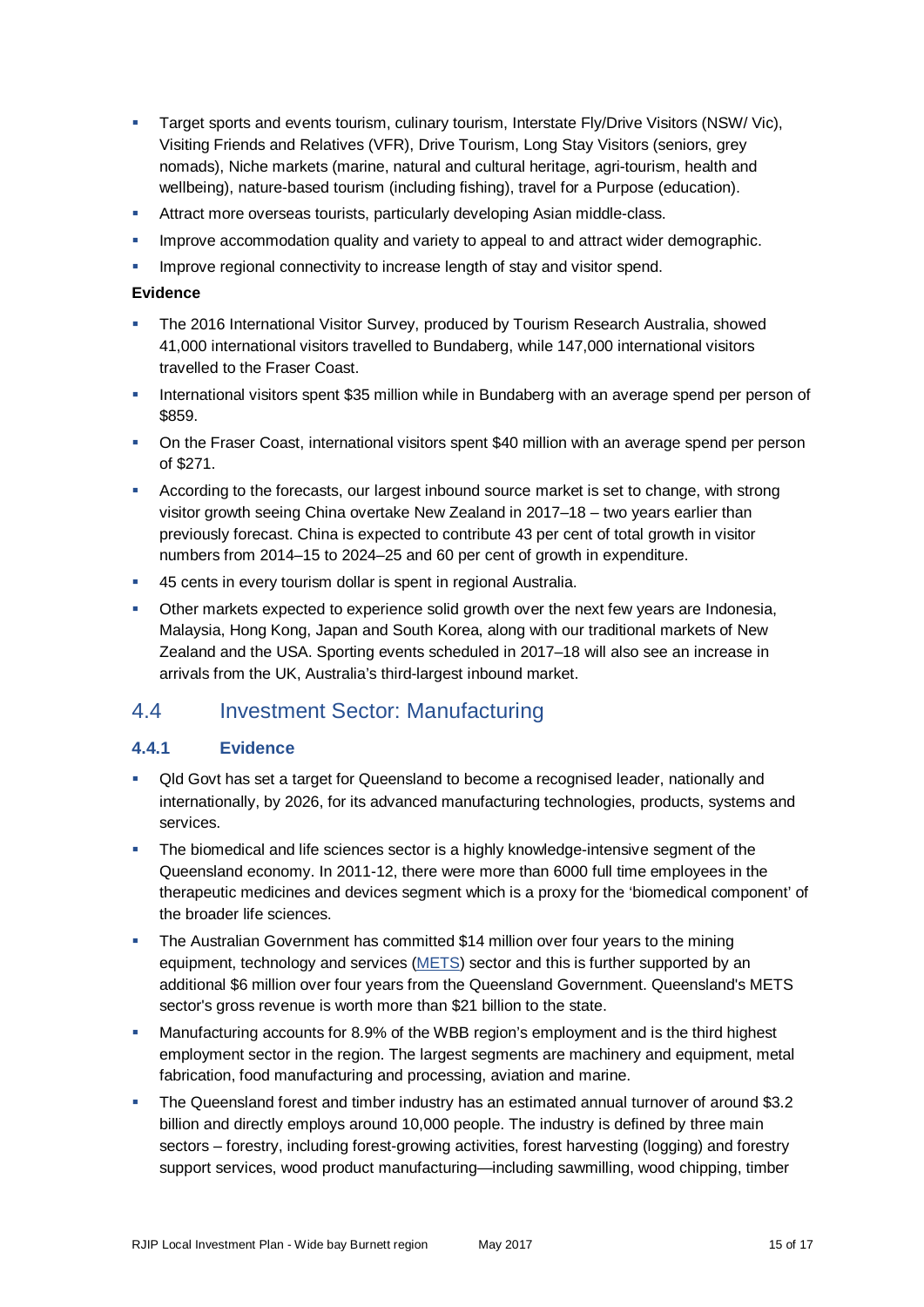resawing and dressing activities, and production of plywood, veneer, panel boards, laminated timber products, doors, structural frames, roof trusses, wooden containers, engineered wood products, pallets and packing cases, pulp and paper manufacturing—including production of pulp, paper, paperboard, recycled paper products, converted paper products, corrugated paperboard, paper bags, paper stationery and sanitary paper products.

- The key centres of forest and timber industry activity in Queensland are the Gympie, Fraser Coast, South Burnett, North Burnett and Maranoa local government areas. The forest and timber industry in the Gympie local government area employs 572 people (3.55% of local employment). In the Fraser Coast local government area, 516 people are employed by the industry (1.75% of local employment). The industry in the South Burnett local government area employs 126 people (1.38% of local employment). In the North Burnett local government area, 57 people are employed by the industry (1.34% of local employment).
- Changes in product demands, design and offerings are being driven by rapid expansion of the Chinese and Indian economies, as well as the rise of the Asian middle class.
- Jabiru Aircraft supply aircraft and aircraft kits, propellers, wheels, brakes and control system components to domestic and international markets. Microair Avionics designs and manufactures aircraft radios, intercoms, radar transponders, altitude encoders and other electronic products for the aviation industry. Seabird Aviation operates out of Hervey Bay Airport supplying global demand.
- Pacific Gold Macadamias in Bundaberg exports throughout America, Asia, Japan, Europe and Middle Eastern markets. They are owned by the largest producer of macadamia nuts in the world.

### **4.4.2 Strategic priorities**

- Broaden and strengthen the region's manufacturing industry through investment.
- Support investment in expansion of existing manufacturing businesses.
- **Invest in new manufacturing technologies and innovation to make local manufacturing more** efficient and competitive.
- Attract suitable manufacturing and value-add businesses to the WBB to assist supply chain optimization and local value-adding.
- Increase productivity and international competitiveness by focusing on performance measurement, sustainable business practices, new technical skills training, design-led product development and global supply chain participation.

#### **Evidence**

- As a historically agricultural area, the region has an established supply chain which includes significant infrastructure including water, sugar mills and meat processing works. Recently, macadamia and high value processing plants and other specialist equipment have been added through strong investment.
- WBB accounts for 10 per cent of Queensland's agricultural production. Significant agricultural activities include timber production and processing (softwood and hardwood) beef, pork and poultry production and processing, sugar cane production and processing, tree crops (especially macadamias and avocadoes), fruit and vegetable production (especially citrus and tomatoes) and seafood production and processing.
- Iconic manufacturers include Downers, Laminex Industries and Hyne Timber.
- **Downer is a leading provider of services to customers in markets including: Transport Services;** Technology and Communications Services; Utilities Services; Engineering, Construction and Maintenance (EC&M); Mining; and Rail. The Maryborough Maintenance Centre is not only an